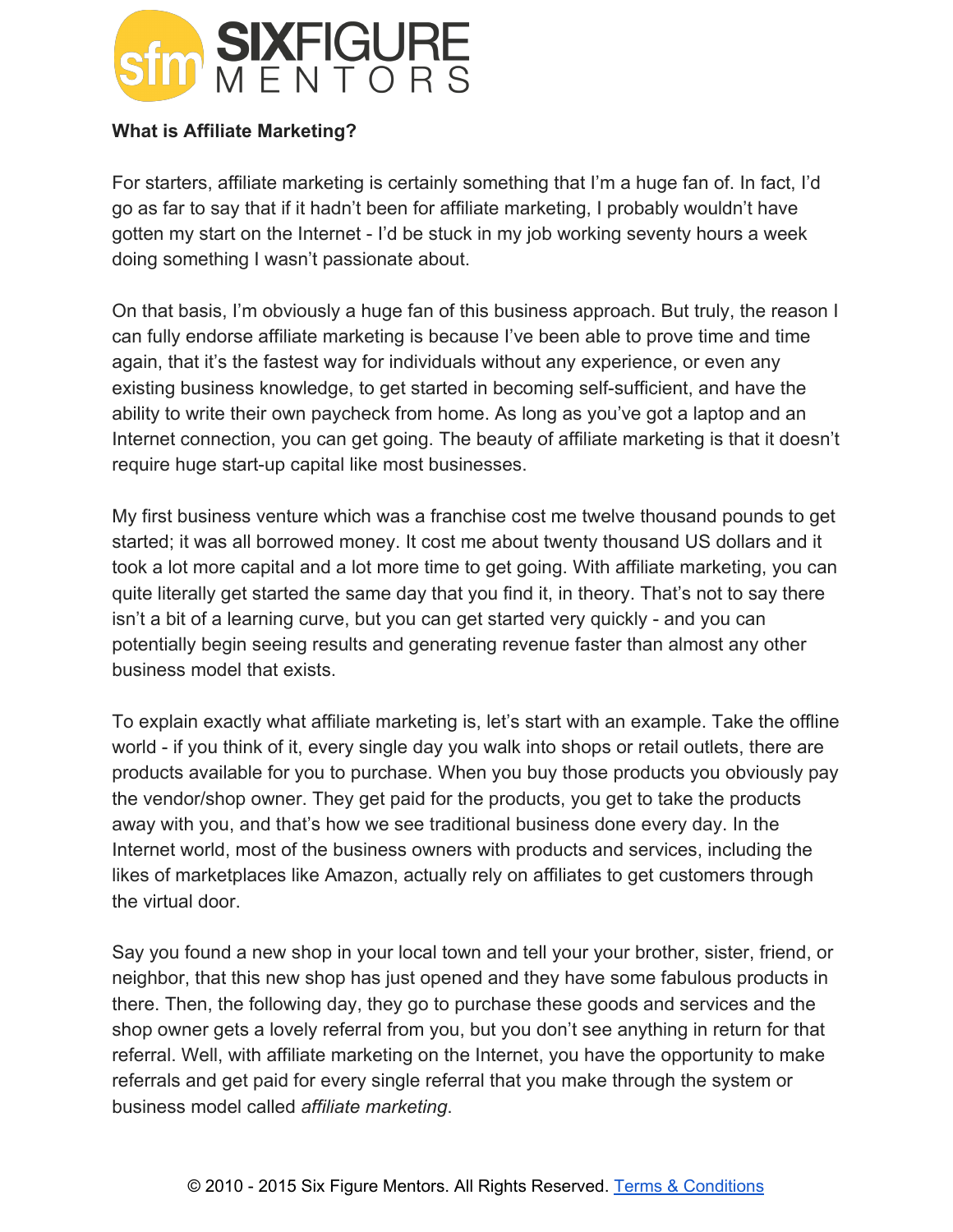

Another example in the offline world, just to make it really clear, is if you were to go to a lovely restaurant and tell all your friends and family about the fabulous meal you've had, so that the following day they go and eat at that same restaurant. Again, they'll probably thank you for the referral but they're not going to be putting any money in your pocket.

It's the same online - we're all constantly making recommendations for products or services, whether it's things like information products that can be downloaded and accessed immediately, or physical products in the Amazon marketplace. As an affiliate though, any referral you make that leads to somebody completing a purchase earns you a commission, a check in the post, or a bank deposit every time you make a successful referral.

So, in reality, affiliate marketing isn't about referring friends and family at all. It's about finding customers or potential customers who are looking for a particular product and service, then playing that middle man and making that referral. People are doing it for marketplaces like Amazon every day.

You could think of any product on Amazon that you may have purchased recently, and I can tell you that there's a very good chance that when you clicked the link or did a Google search that it was actually an affiliate that made the referral. Affiliates have come to learn how to do online marketing and are matching compatible people to specific types of products.

One of the greatest things about this business model is that you can have the potential to build a business around your passions by finding and selling product or services that you're passionate about. Chances are there are people who have already created products around that niche or market, so you get to sign up as an affiliate, work on your business, make referrals and potentially start getting paid for that work.

The obvious question is,"Why aren't more people doing affiliate marketing?". Chances are, if you take a look around at your friends and family, probably not many of them are affiliate marketers. Most of them probably have traditional jobs, working in shops or in services, maybe even doctors, lawyers, dentists. Well, I think the answer is that affiliate marketing is still very new, even though the Internet has been around for over 20 years and is something that people use every day.

A clear understanding of the different ways of making money on the Internet is still very limited. It's not until you make a decision to become educated in this area that you're